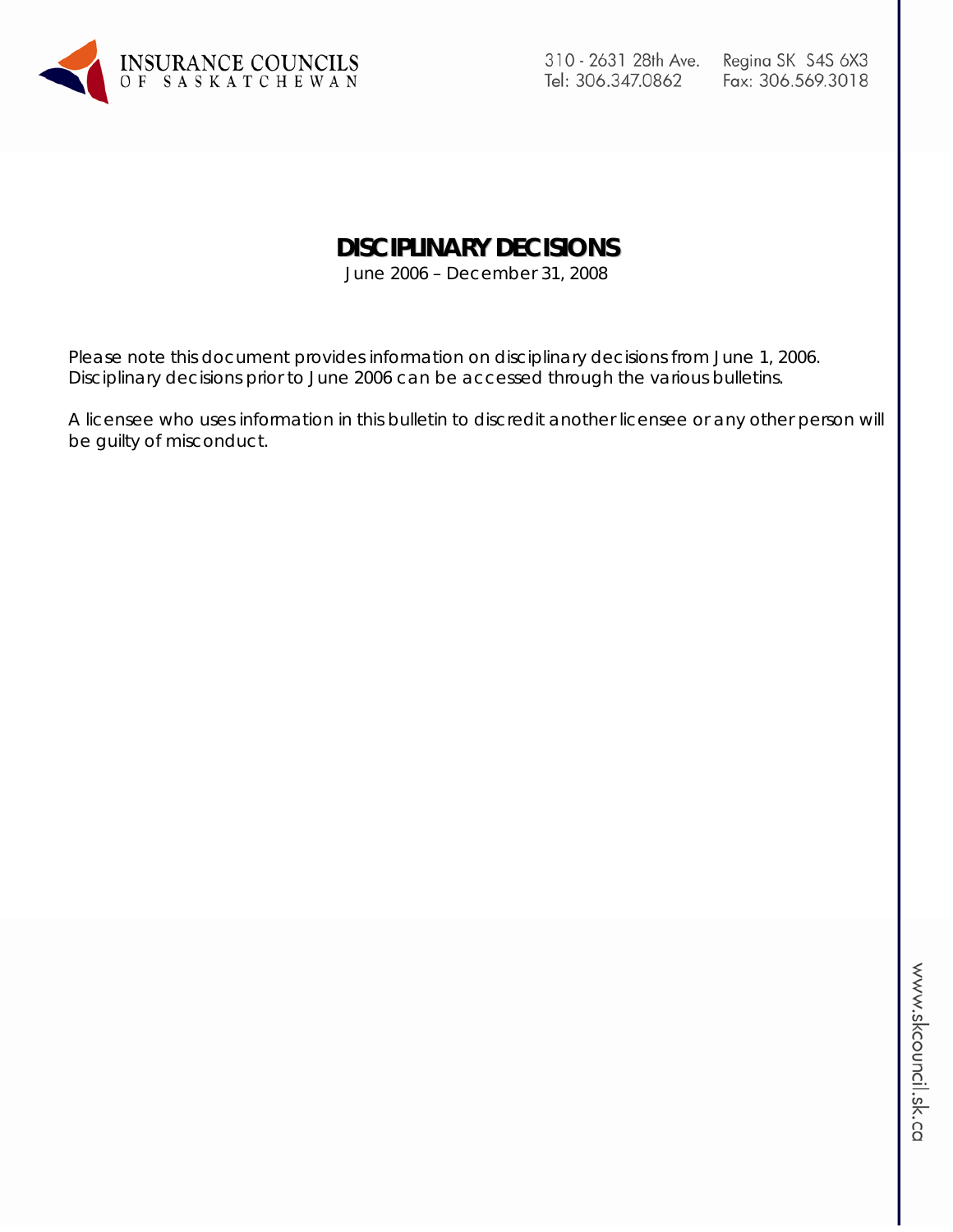

# **TABLE OF CONTENTS**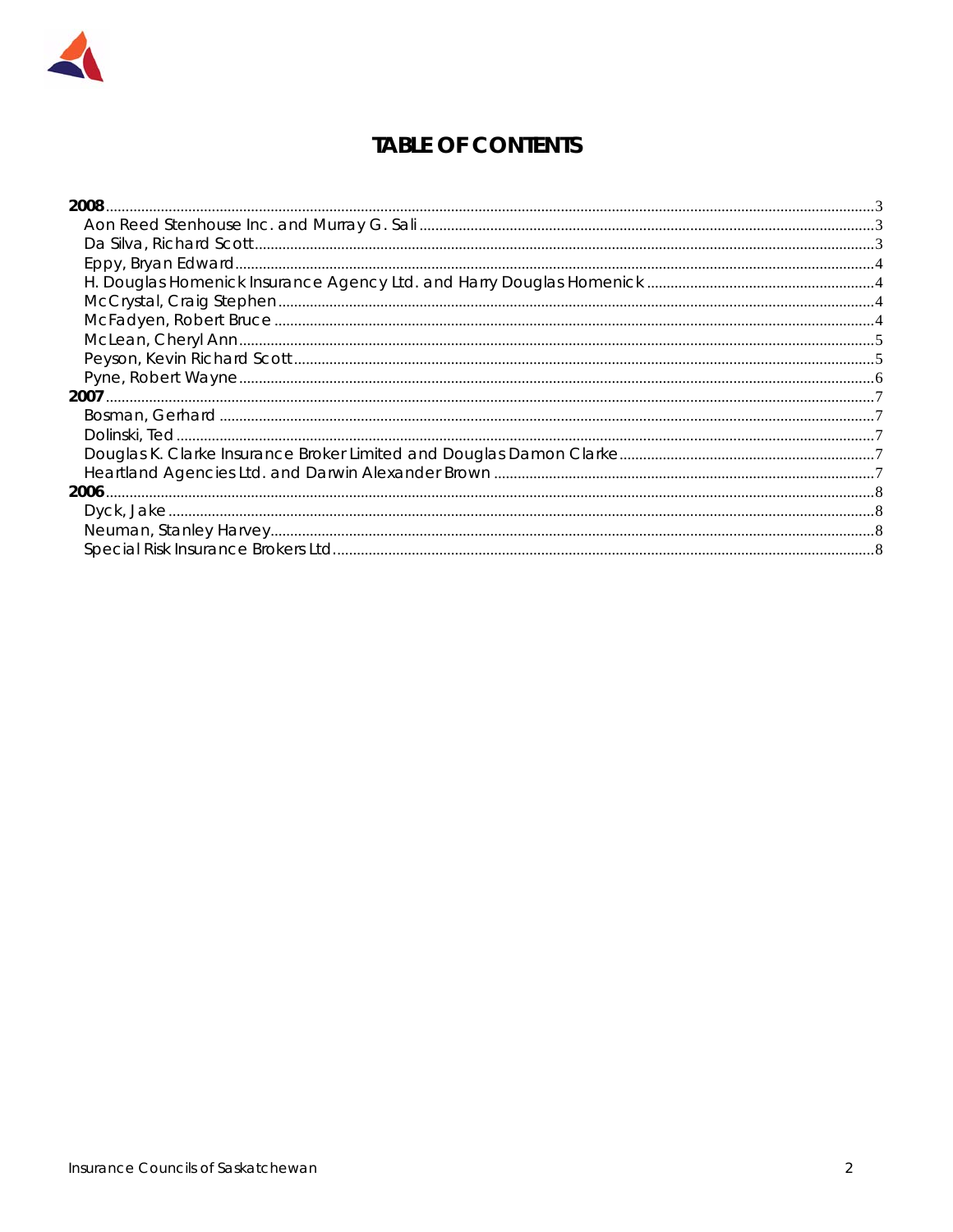



#### **Aon Reed Stenhouse Inc. and Murray G. Sali**

Aon Reed Stenhouse Inc. (Aon) and Murray G. Sali (M. Sali) on October 14, 2008 entered into an Agreement and Undertaking (The Agreement) with the Complaints and Investigation Committee (The Committee) of the General Insurance Council of Saskatchewan (Council) whereby, Aon and M. Sali, the designated level 3 licensee, in Saskatchewan agreed that:

- 1. They would pay the costs Council incurred in respect of this matter in the amount of \$6,562;
- 2. M. Sali for a period of one year commencing October 15, 2008 through to and including October 15, 2009 be prohibited from acting as a designated level 3 licensee or a designated person for any of Aon's offices in Saskatchewan; and
- 3. M. Sali on or before March 31, 2009 attend and successfully complete an ethics course approved by Council and if he fails to do so his insurance salesperson licence will be suspended until he does successfully complete an ethics course approved by Council.
- 4. No further disciplinary or other action would be taken against Aon or M. Sali.

This resolution arose from an acknowledgement by Aon and M. Sali that:

- 1. An unlicensed employee of Aon had been allowed to engage in activities on behalf of Aon that required an all classes of insurance salesperson licence;
- 2. M. Sali was Aon's designated level 3 licensee and had overall management and supervision responsibilities for Aon's Saskatchewan offices;
- 3. M. Sali failed to exercise reasonable and prudent oversight of the employees activities after having received notice of the Council's unresolved concerns respecting the employees suitability to hold a license; and
- 4. The unlicensed solicitation and/or negotiation of insurance was a contravention of Section 418 of *The Saskatchewan Insurance Act,* and Council's Bylaw 8 Section 2 (g).

#### **Da Silva, Richard Scott**

Richard Scott Da Silva of Toronto ON representing ACE INA Life Insurance on July 16, 2008 entered into a Consensual Agreement and Undertaking (The Agreement) with the Complaints and Investigation Committee of the Life Insurance Council of Saskatchewan.

Da Silva, in the Agreement, acknowledged that he failed to maintain a valid policy of errors and omissions insurance and failed to immediately notify Council of the cancellation and/or non-renewal of his errors and omissions insurance policy.

Da Silva agreed to accept a 30 day suspension of his licence for the period August 1, 2008 to August 30, 2008.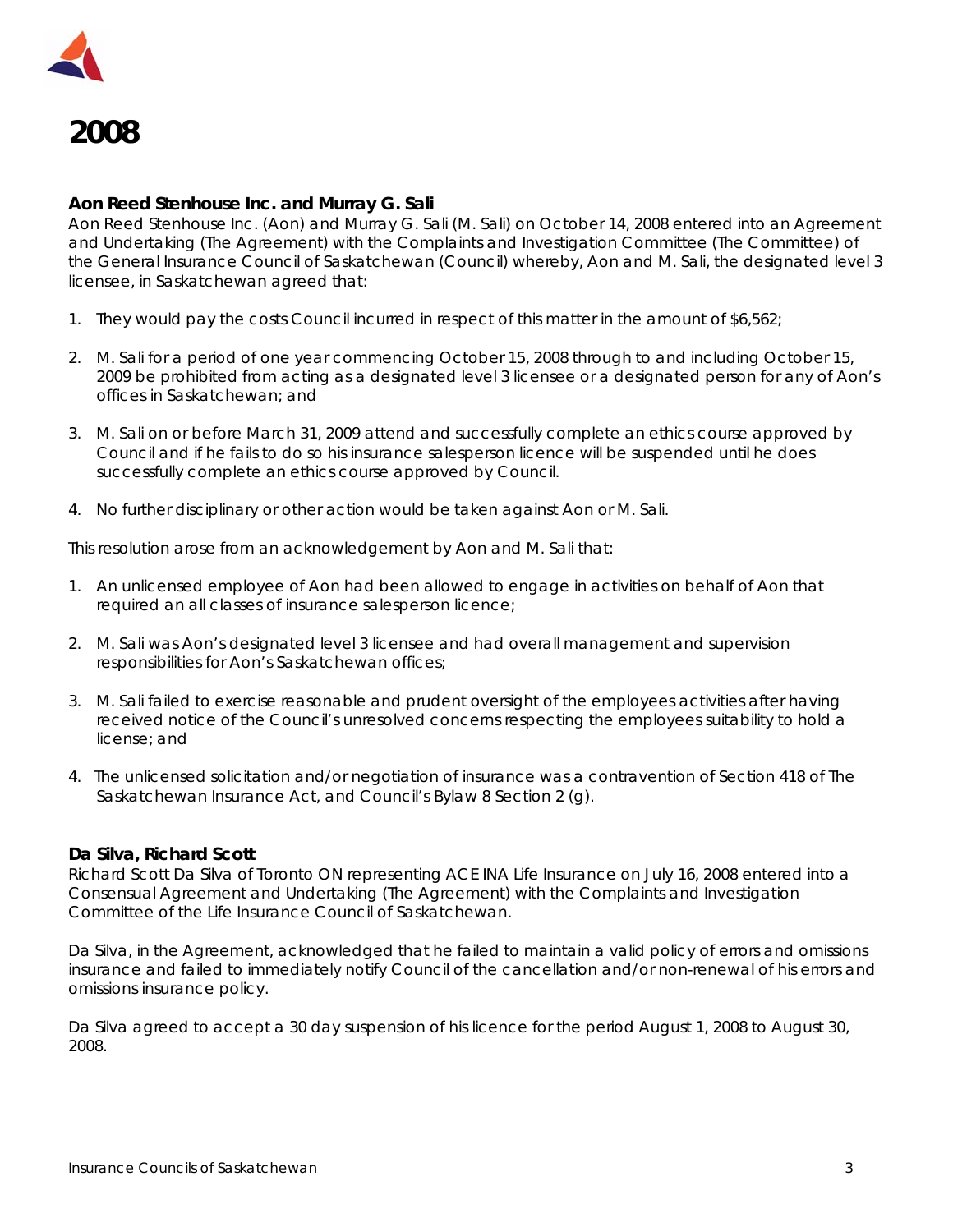

## **Eppy, Bryan Edward**

Bryan Edward Eppy (Eppy)of Balgonie SK representing The Great West Life Assurance Company on June 10, 2008 entered into a Consensual Agreement and Undertaking (The Agreement) with the Complaints and Investigation Committee of the Life Insurance Council of Saskatchewan.

Eppy, in the Agreement, acknowledged that he failed to maintain a valid policy of errors and omissions insurance and failed to immediately notify Council of the cancellation and/or non-renewal of his errors and omissions insurance policy.

Eppy agreed to accept a 30 day suspension of his licence for the period July 1, 2008 to July 30, 2008.

#### **H. Douglas Homenick Insurance Agency Ltd. and Harry Douglas Homenick**

H. Douglas Homenick Insurance Agency Ltd. and Harry Douglas Homenick of Winnipeg MB representing The Manufacturers Life Insurance Company on November 4, 2008 entered into a Consensual Agreement and Undertaking (The Agreement) with the Complaints and Investigation Committee of the Life Insurance Council of Saskatchewan.

H. Douglas Homenick Insurance Agency Ltd. and Harry Douglas Homenick, in the Agreement, acknowledged they failed to notify Council within 30 days of regulatory proceedings that were initiated against them by the Manitoba Insurance Council, and they failed to disclose in their annual licence report(s) to Council the regulatory proceedings or penalty imposed upon them by the Manitoba Insurance Council.

H. Douglas Homenick Insurance Agency Ltd. and Harry Douglas Homenick agreed to pay Council's investigation costs in the amount of \$300 and to pay a fine of \$250 for each failure to disclose the regulatory proceedings against them. The total fine to be paid was \$500.

#### **McCrystal, Craig Stephen**

Craig Stephen McCrystal of Regina SK representing The Equitable Life Insurance Company of Canada on April 21, 2008 entered into a Consensual Agreement and Undertaking (The Agreement) with the Complaints and Investigation Committee of the Life Insurance Council of Saskatchewan.

McCrystal, in the Agreement, acknowledged that he failed to maintain a valid policy of errors and omissions insurance and failed to immediately notify Council of the cancellation and/or non-renewal of his errors and omissions insurance policy.

McCrystal agreed to accept a 30 day suspension of his licence for the period April 21, 2008 to May 21, 2008.

#### **McFadyen, Robert Bruce**

Robert Bruce McFadyen (McFadyen) of Waseca SK representing McFadyen & Sons Agencies Ltd. on August 29, 2008 entered into an Agreement and Undertaking (The Agreement) with the Complaints and Investigation Committee of the General Insurance Council of Saskatchewan (Council) whereby McFadyen agreed that:

- 1. His All Classes of insurance licence would be cancelled for a period of 2 years; and
- 2. He would, if he sought to be licensed after the 2 year cancellation period, need to;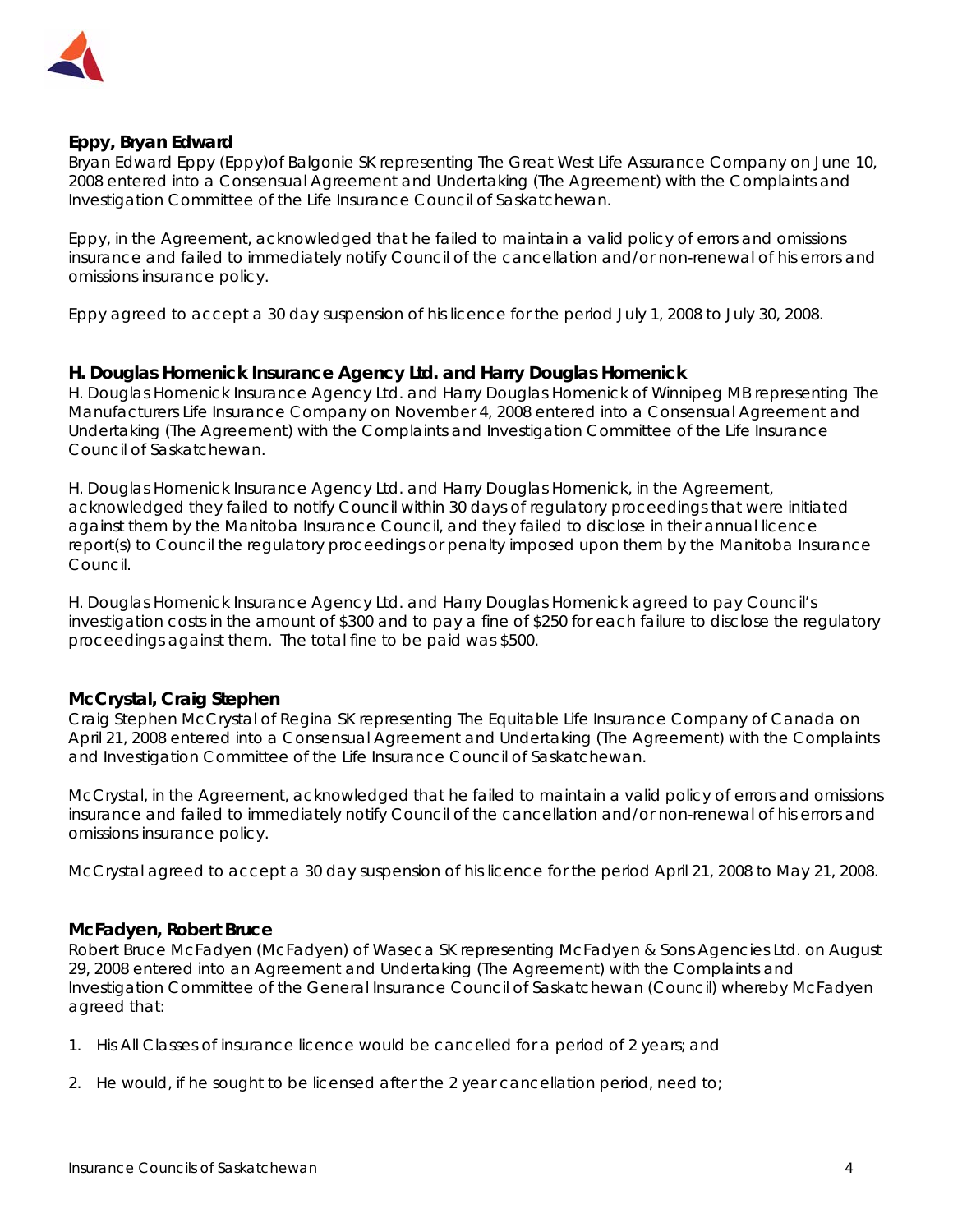

- a) Qualify for a level 1 licence by successfully completing one of the licensing requirements set out in the Council Bylaws;
- b) Attend and successfully complete an ethics course approved by Council; and
- c) Pay the costs of the investigation in the amount of \$400.

McFadyen in the Agreement acknowledged that he:

- 1. Altered inspection dates on two Breeding Soundness Evaluation forms (the forms) that were prepared by the insured's veterinarian;
- 2. The forms needed to be dated less than 30 days prior to the application for insurance. In one case the form was prepared on February 27, 2008 and was re dated to April 27, 2008. In the second case the form was prepared on March 31, 2008 and was re dated to June 20, 2008;
- 3. By submitting the fraudulently altered forms had there been a claim the insurance company could have denied the coverage; and
- 4. That he had acted alone and that neither McFadyen & Sons Agencies Ltd. nor any other person employed by the agency assisted him or was aware of his altering the forms.

#### **McLean, Cheryl Ann**

Cheryl Ann McLean of Regina SK representing American Income Life Insurance Company on April 29, 2008 entered into a Consensual Agreement and Undertaking (The Agreement) with the Complaints and Investigation Committee of the Life Insurance Council of Saskatchewan.

McLean, in the Agreement, acknowledged that she failed to maintain a valid policy of errors and omissions insurance and failed to immediately notify Council of the cancellation and/or non-renewal of her errors and omissions insurance policy.

McLean agreed to accept a 30 day suspension of her licence for the period April 30, 2008 to May 30, 2008.

#### **Peyson, Kevin Richard Scott**

Kevin Richard Scott Peyson of Regina SK representing RBC Life Insurance Company on November 19, 2008 entered into a Consensual Agreement and Undertaking (The Agreement) with the Complaints and Investigation Committee of the Life Insurance Council of Saskatchewan.

Peyson, in the Agreement, acknowledged that he failed to maintain a valid policy of errors and omissions insurance and failed to immediately notify Council of the cancellation and/or non-renewal of his errors and omissions insurance policy.

Peyson agreed to accept a fine in lieu of a licence suspension. The fine he paid was in the amount of \$1,200 and was based on \$200 for each week that he had failed to maintain his errors and omissions insurance.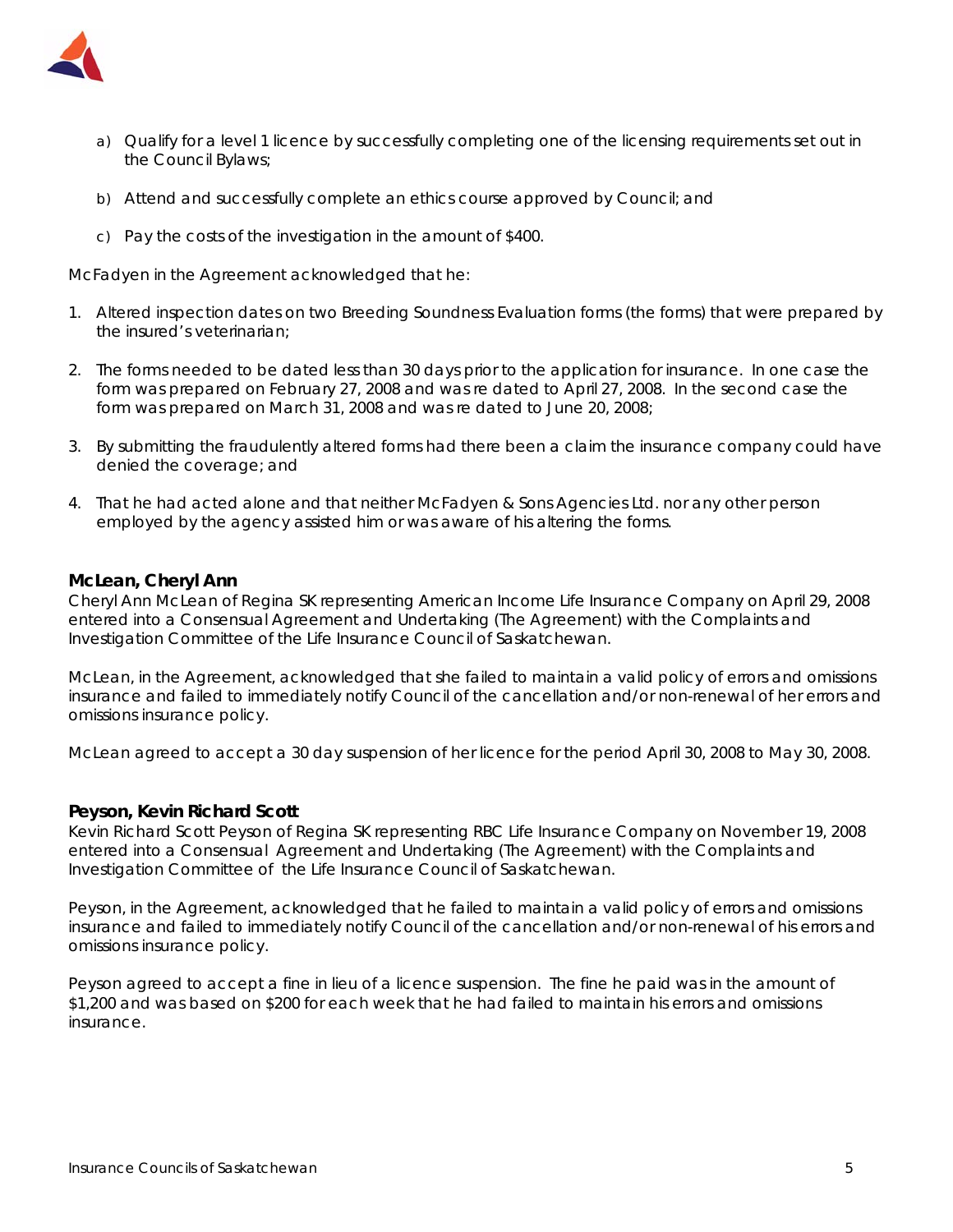

#### **Pyne, Robert Wayne**

Robert Wayne Pyne of Regina SK representing AIG Life Insurance Company of Canada on August 27, 2008 entered into a Consensual Agreement and Undertaking (The Agreement) with the Complaints and Investigation Committee of the Life Insurance Council of Saskatchewan.

Pyne, in the Agreement, acknowledged that he on two separate occasions failed to maintain a valid policy of errors and omissions insurance and failed to immediately notify Council of the cancellation and/or nonrenewal of his errors and omissions insurance policy.

Pyne agreed to accept a 2 month suspension of his licence for the period September 1, 2008 to November 1, 2008 and pay Council's investigation costs in the amount of \$400.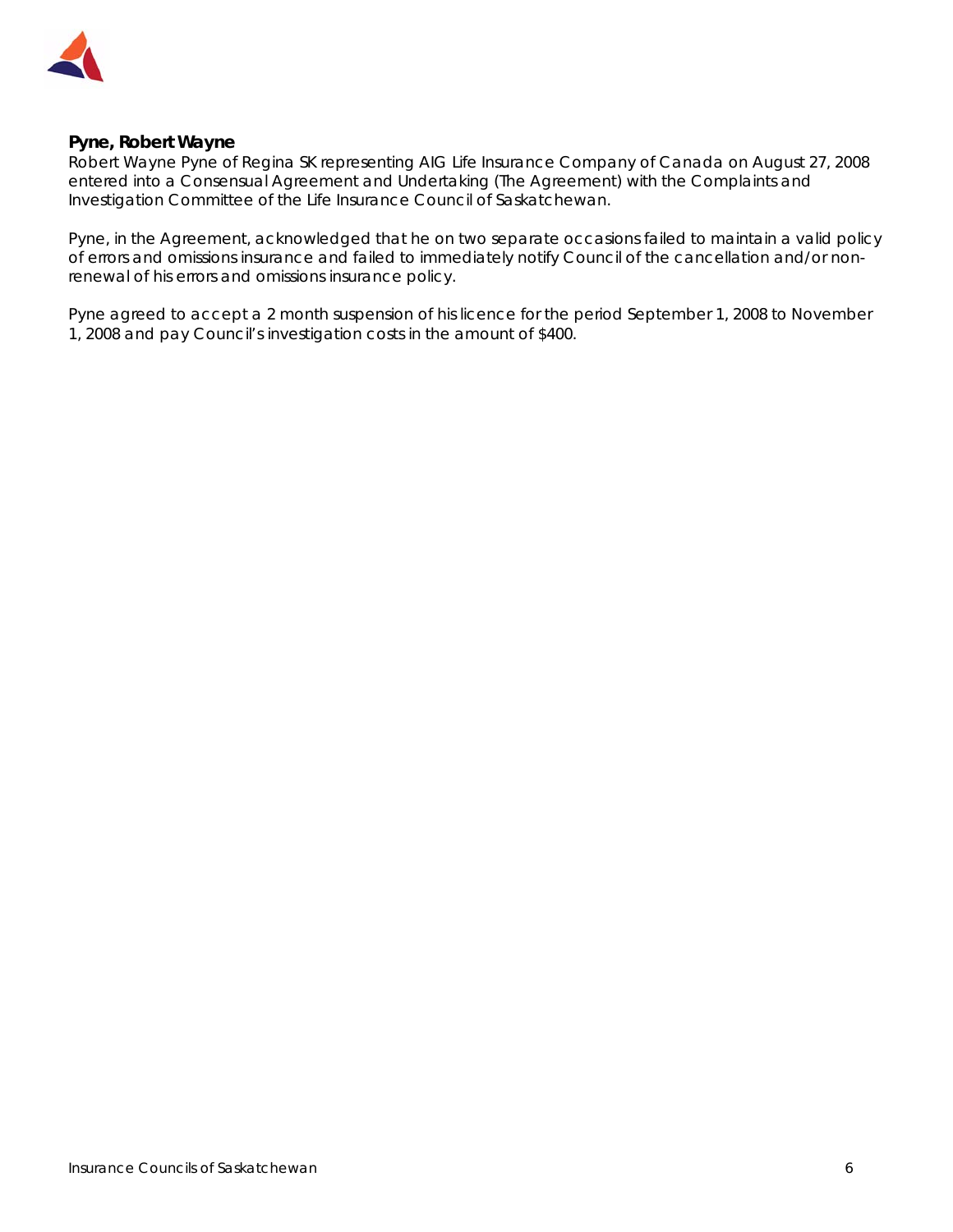

# **2007**

#### **Bosman, Gerhard**

Gerhard Bosman of Calgary AB representing The Canada Life Insurance Company on August 13, 2007 entered into a consensual agreement in which he agreed to the cancellation of his Life and Accident & Sickness Licence.

In the consensual agreement he acknowledged that he had accepted a premium payment in the amount of \$7,000 from a client which he did not give to the insurance company. He used it for his own expenses. He then misled the client about the investment the client believed they had by providing false investment updates.

Mr. Bosman was as well charged with theft as result of Canada Life's investigation and on April 9, 2008 was convicted under Sections 332 (1) and 334 (a) of the criminal code. He was sentenced to 9 months imprisonment in the community.

## **Dolinski, Ted**

Ted Dolinski of Regina SK representing Knight-Archer Insurance Ltd. on July 30, 2007 entered into a Consensual Agreement and Undertaking with the General Insurance Council, whereby he accepted a letter of warning for his failure to report within thirty days the commencement of a civil action against him. The nature of the allegations set out in the civil law suit were such that he was obligated to notify Council of the commencement of the civil action.

## **Douglas K. Clarke Insurance Broker Limited and Douglas Damon Clarke**

Douglas K. Clarke Insurance Broker Limited of Markham ON representing Aviva Insurance Company of Canada and Douglas Damon Clarke on July 6, 2007 received a letter of warning for their failure to notify Council within thirty days of the commencement of the Registered Insurance Brokers of Ontario proceedings against them.

#### **Heartland Agencies Ltd. and Darwin Alexander Brown**

Darwin Alexander Brown and Heartland Agencies Ltd. of Yorkton SK representing the Co-operators General Insurance Company, pleaded guilty to failing to act with integrity in their dealings with two clients when they accepted premium payments in the amount of \$14,645 from the clients over a two year period. The insurance for which the premiums were paid was never placed with an insurance company. The All Classes insurance licenses of Darwin Alexander Brown and Heartland Agencies Ltd. that were suspended at the time of the guilty plea were cancelled on January 26, 2007 for a minimum period of ten years.